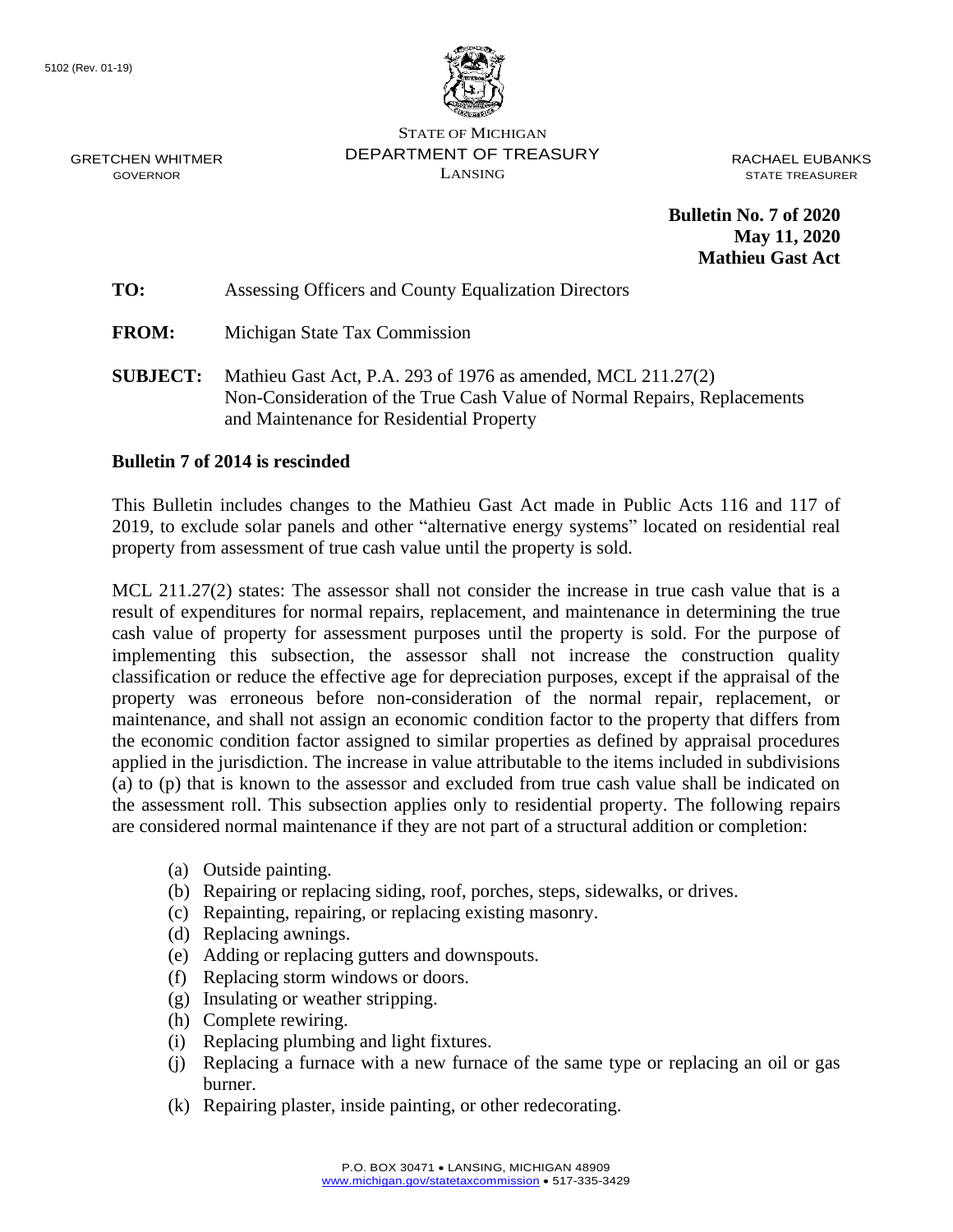- (l) New ceiling, wall, or floor surfacing.
- (m) Removing partitions to enlarge rooms.
- (n) Replacing an automatic hot water heater.
- (o) Replacing dated interior woodwork.
- (p) Installing, replacing, or repairing an alternative energy system, without regard to ownership of the system, with a generating capacity of not more than 150 kilowatts, the annual energy output of which does not exceed the annual energy consumption measured by the utility-provided electrical meter on the system to which it is connected. As used in this subdivision, "alternative energy system" means that term as defined in section 2 of the Michigan next energy authority act, 2002 PA 593, MCL 207.822.

## **General Information:**

- 1. MCL 211.27(2) applies to **residential property only**. Residential property is property used for residential purposes. Residential property may include property which is not classified residential as provided by MCL 211.34c. For example, a home located on a property classified agricultural would still be residential property for the purpose of the non-consideration of the true cash value of normal repairs, replacements, and maintenance. Residential property includes attached and detached garages but does not include farm outbuildings such as barns, storage buildings, etc. Residential property is not limited to owner-occupied properties for example rental properties having less than four rental units are considered residential properties and would qualify for this exemption.
- 2. Assessors are required to give non-consideration treatment to known qualifying changes to real property, regardless of whether the taxpayer has filed Form 865 *Request for Nonconsideration of True Cash Value of Normal Repair, Replacement, and Maintenance Expenditures*. The exception is that a taxpayer is required to complete the form if the true cash value has been increased in a year other than the immediately preceding year and/or a capped value addition has previously been entered relating to the non-consideration item in question.
- 3. If the true cash value of non-consideration items is shown on the assessment roll in the first year after the qualifying change is made, then the true cash value of the item shall be calculated by performing "before" and "after" appraisals and then deducting the "before" true cash value from the "after" true cash value.
- 4. If the true cash value of non-consideration items is shown on the assessment roll in years subsequent to the first year after the qualifying change, then the true cash value of the item shall be calculated each year by performing "before" and "after" appraisals and then deducting the "before" true cash value from the "after" true cash value to determine the true cash value contribution of the item for that assessment year. The purpose of this approach is to reflect the current contribution, rather than the initial contribution, to true cash value which is provided by the item.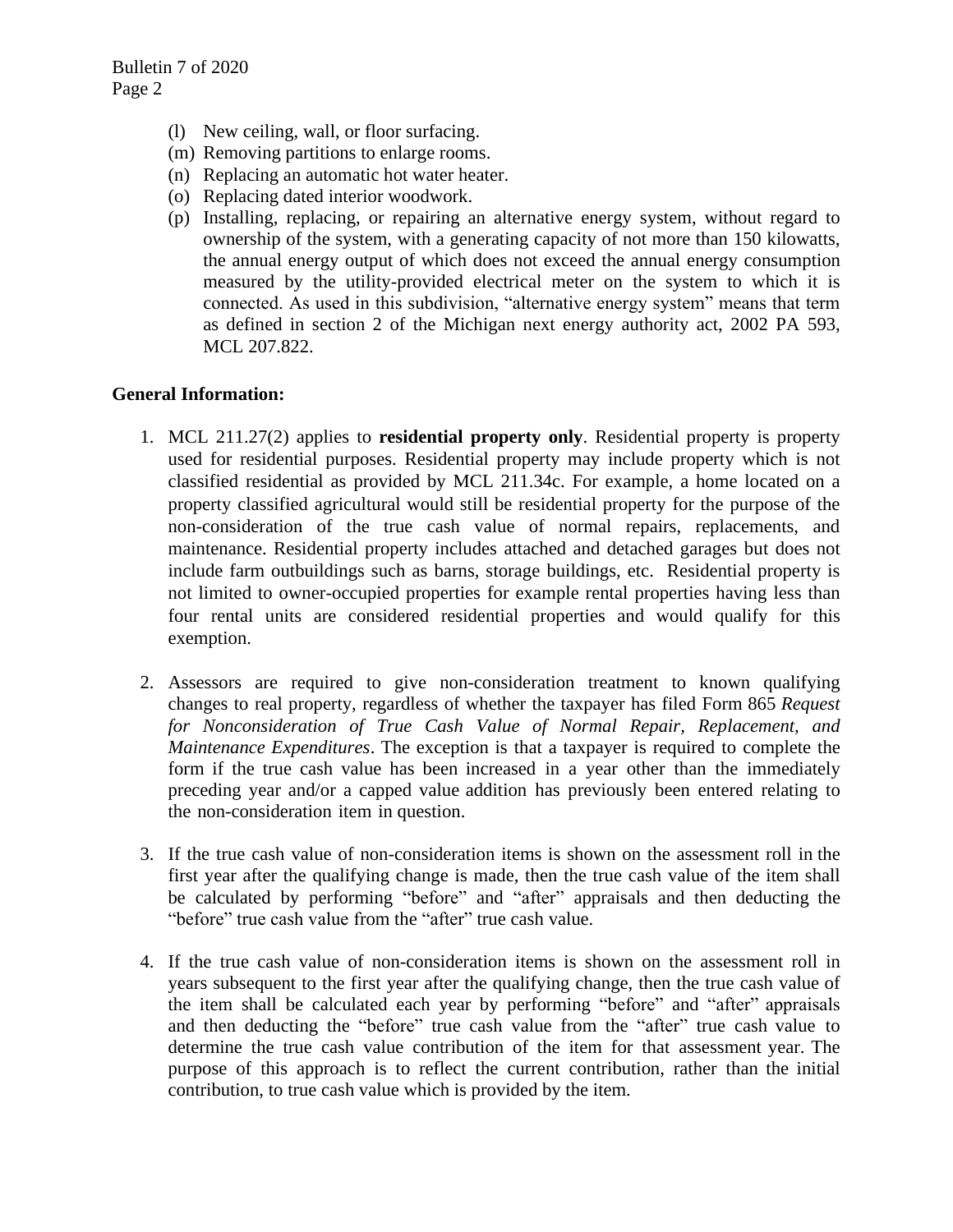- 5. If non-consideration of a qualifying change is commemorated by file documentation that reflects the initial true cash value contribution of the non-consideration item, rather than by indicating the initial contribution on the assessment roll for the first year after the qualifying change occurs, the assessment roll shall include a statement indicating that Mathieu Gast non-consideration has been provided.
- 6. When a property having one or more Mathieu Gast non-consideration items is sold, the property may not be excluded from ratio or Economic Condition Factor studies solely because it has Mathieu Gast non-consideration amounts. The true cash value of the property at the time of the sale may not be adjusted for study purposes to reflect inclusion of previously excluded Mathieu Gast items unless: 1) an initial calculation of true cash value in the assessment year following the year the qualifying change is made; and 2) the amount of the true cash value contribution made by the nonconsideration item in the year of the sale is fully documented and reflects the current contribution made to true cash value, after giving due consideration to depreciation of the item.
- 7. Assessors are instructed that the word "normal" must be given its customary and usual meaning, so that it does not result in non-consideration of repairs, replacements or maintenance that are needed to make an uninhabitable structure habitable or to cure deferred maintenance which has previously resulted in the recognition of a capped value loss.

"Deferred maintenance" is defined as repair, replacement or maintenance which was not accomplished at the end of the economic life of the property feature being repaired or replaced, with the result that a capped value loss was entered after a taxpayerinitiated complaint or protest. Examples of deferred maintenance might be a roof which leaks arising from the owner's failure to replace the roof in a timely manner, or an inoperable furnace or hot water heater. This is the case only where the taxpayer has requested a reduction in value related to the unserviceable condition of the item and where the assessor has entered a capped value loss in recognition of that unserviceable status.

## **Calculating New and Loss for Assessment and Equalization Purposes**

If the repairs, replacement and/or maintenance were performed in the year immediately preceding the current assessment year, they would not be included in the prior year's assessed value (because they haven't had a chance to be included yet) and a reduction from the prior year will not be made. Likewise, there would not be a loss for equalization purposes.

If the repairs, replacement and/or maintenance were performed over many years in the past and a first time request for non-consideration is now being made for the current assessment year, an assessment reduction from the prior year will be made assuming that the value of the exempt items was included in the prior year's assessed value. In this situation there would be a loss for equalization purposes based on the True Cash Value of the exempt items included in the prior year's assessed value.